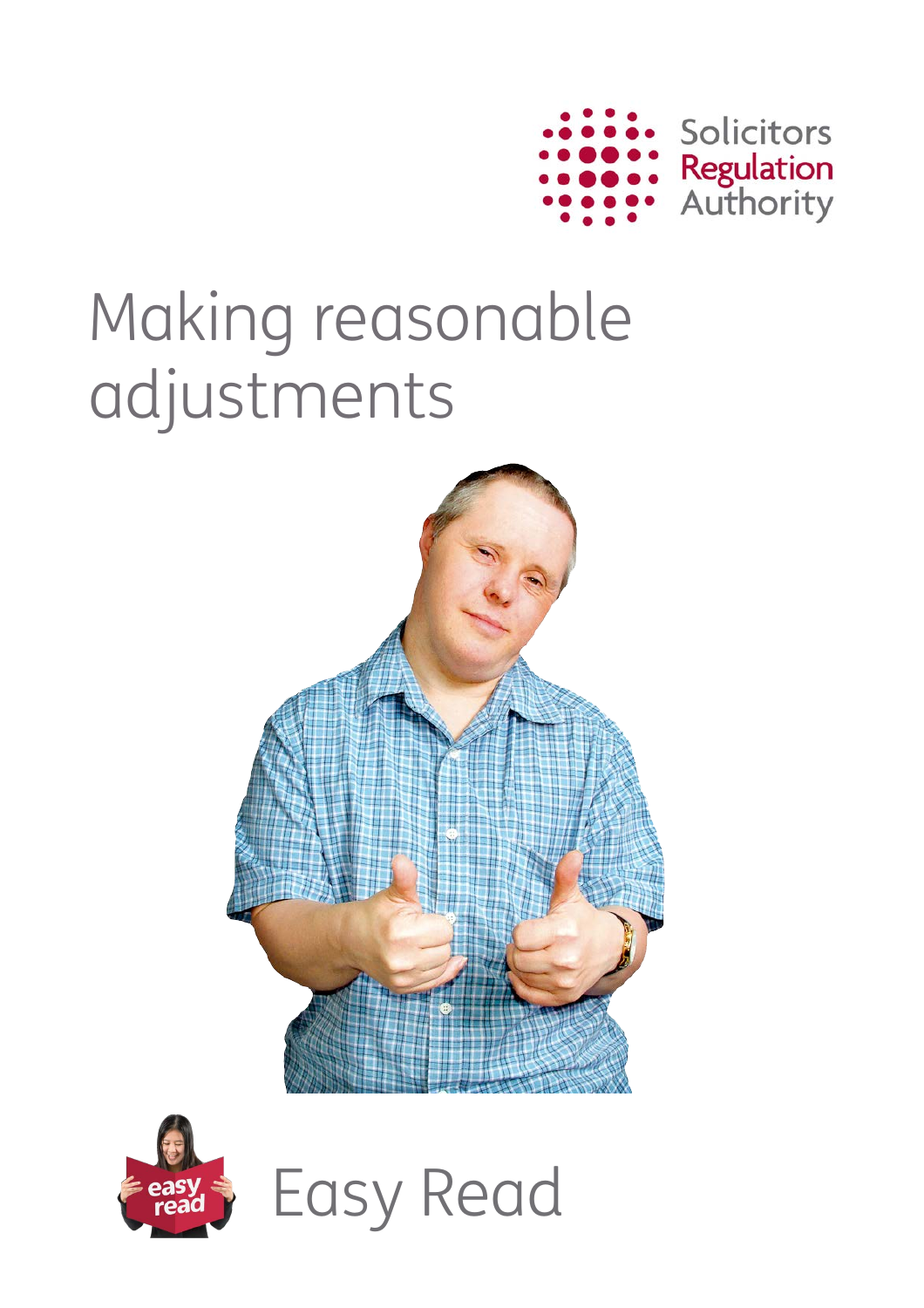# **Reasonable adjustments**



Sometimes it may be harder for people to do things if they have a disability, health problem or mental health issue.



We will make reasonable adjustments so that people who have difficulties can use our service like anyone else.



A **reasonable adjustment** is changing the way we usually do things to make sure people are able to use our services.



The Equality Act 2010 is a law to make sure that people are treated fairly.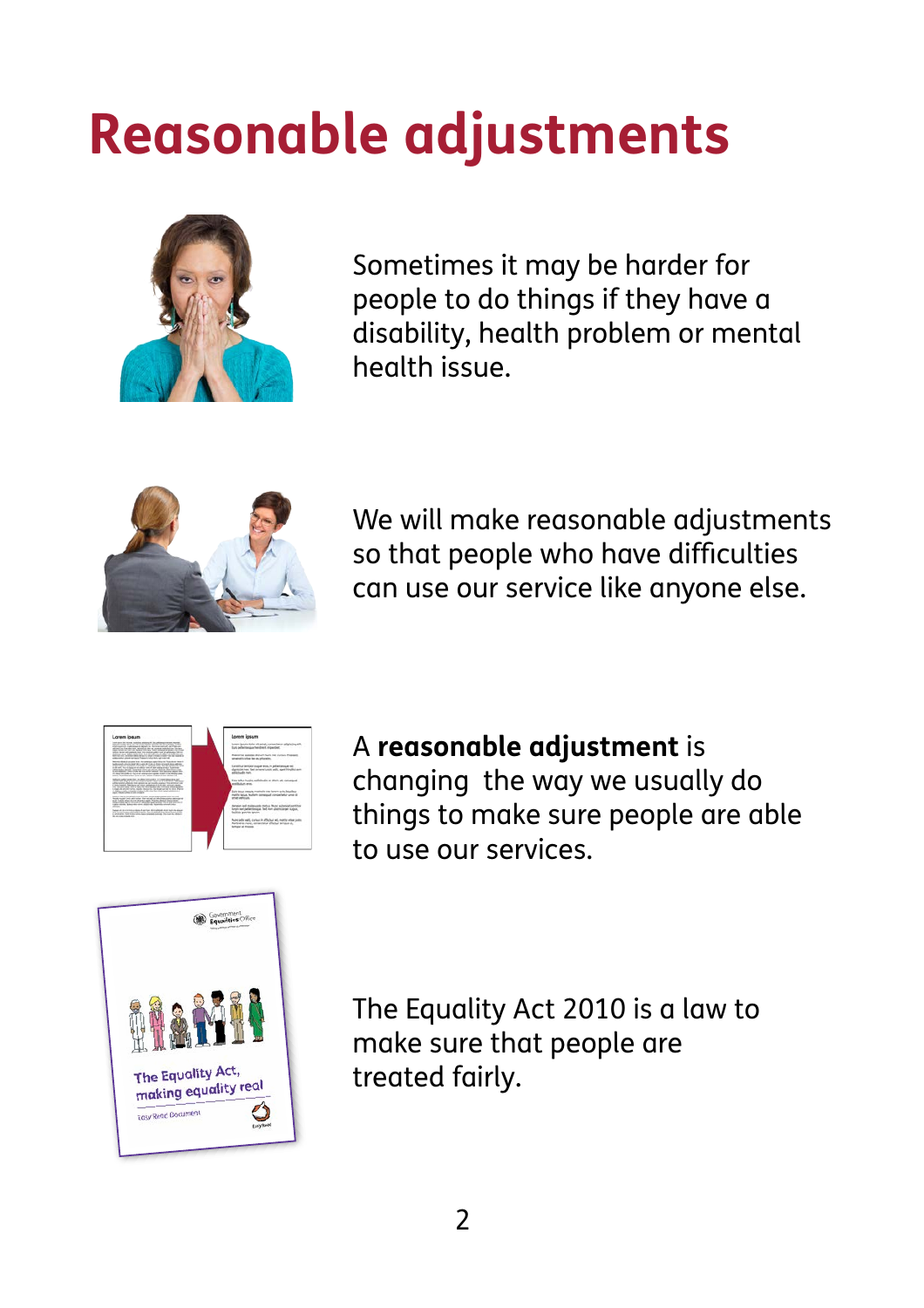

The Act protects disabled people and includes information about reasonable adjustments.



You can read more about how the Equality Act (2010) protects disabled people at:

**[www.gov.uk/government/uploads/](https://www.gov.uk/government/uploads/system/uploads/attachment_data/file/85012/easy-read.pdf) [system/uploads/attachment\\_data/](https://www.gov.uk/government/uploads/system/uploads/attachment_data/file/85012/easy-read.pdf) [file/85012/easy-read.pdf](https://www.gov.uk/government/uploads/system/uploads/attachment_data/file/85012/easy-read.pdf)** 

## **Including everyone**



communicate with us. We want people to find it easy to



We can help and make it easier for you by making reasonable adjustments.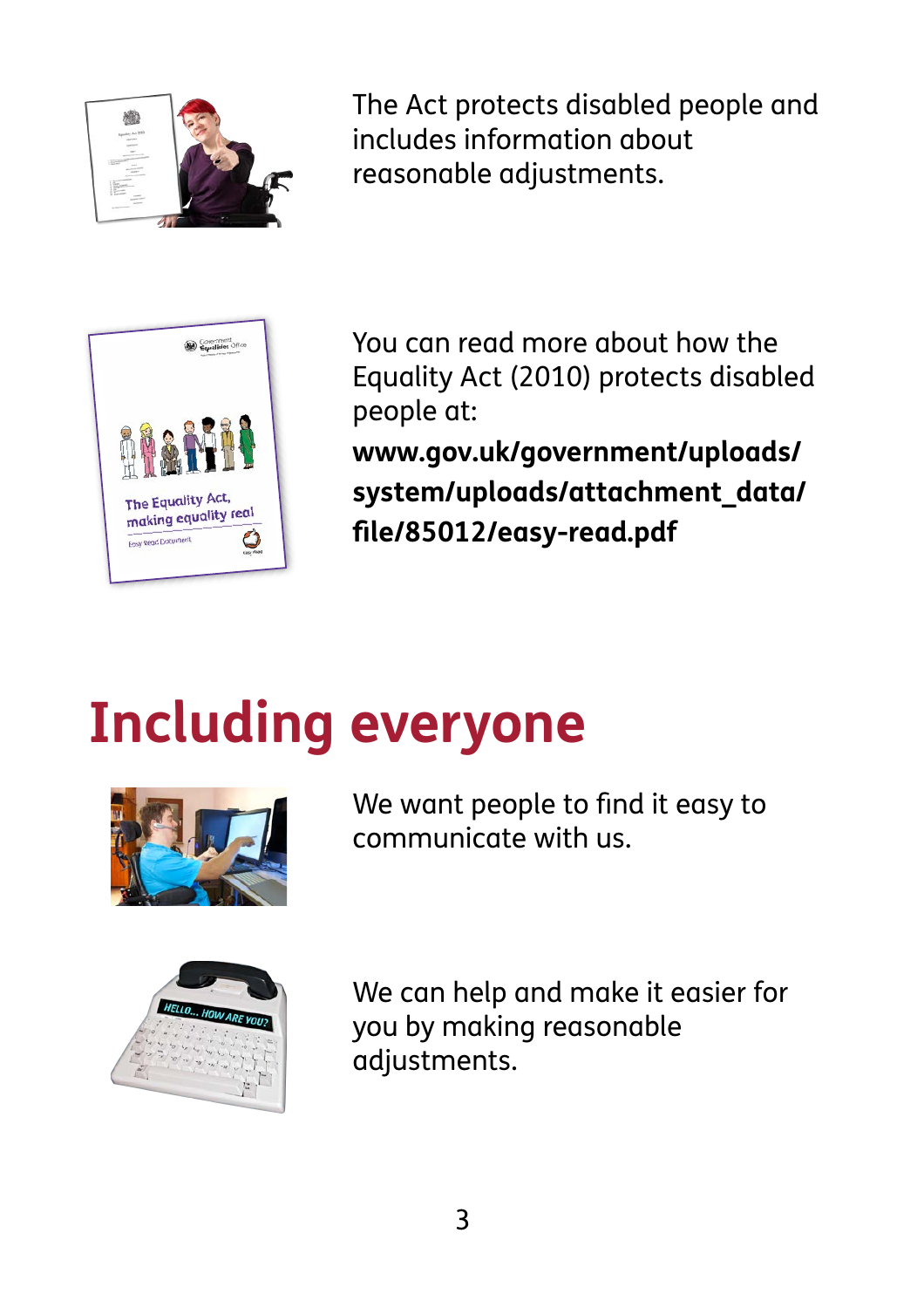# **How do you ask for help?**

You can ask us to make an adjustment by contacting:



contact with at the SRA The person you are already in contact with at the SRA • Our contact centre



#### Our contact centre



They will listen to you and discuss how we can help you.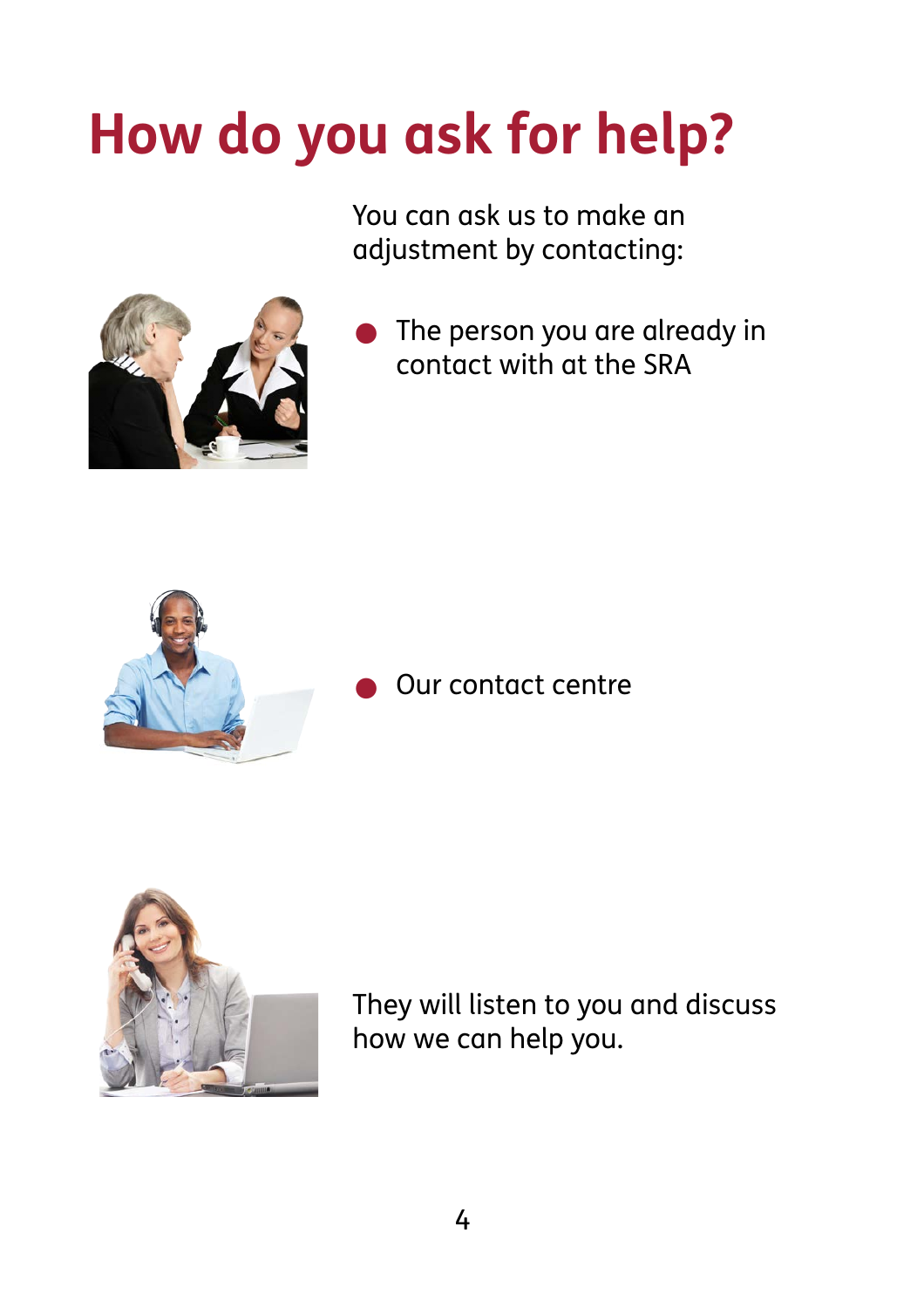## **What can we do to help?**



We could:

Give more time to do something



Offer a different way to communicate with us. For example, if you find it difficult to complete a form online - you could do it in another way



Give information in easy read



• Involve someone who is supporting you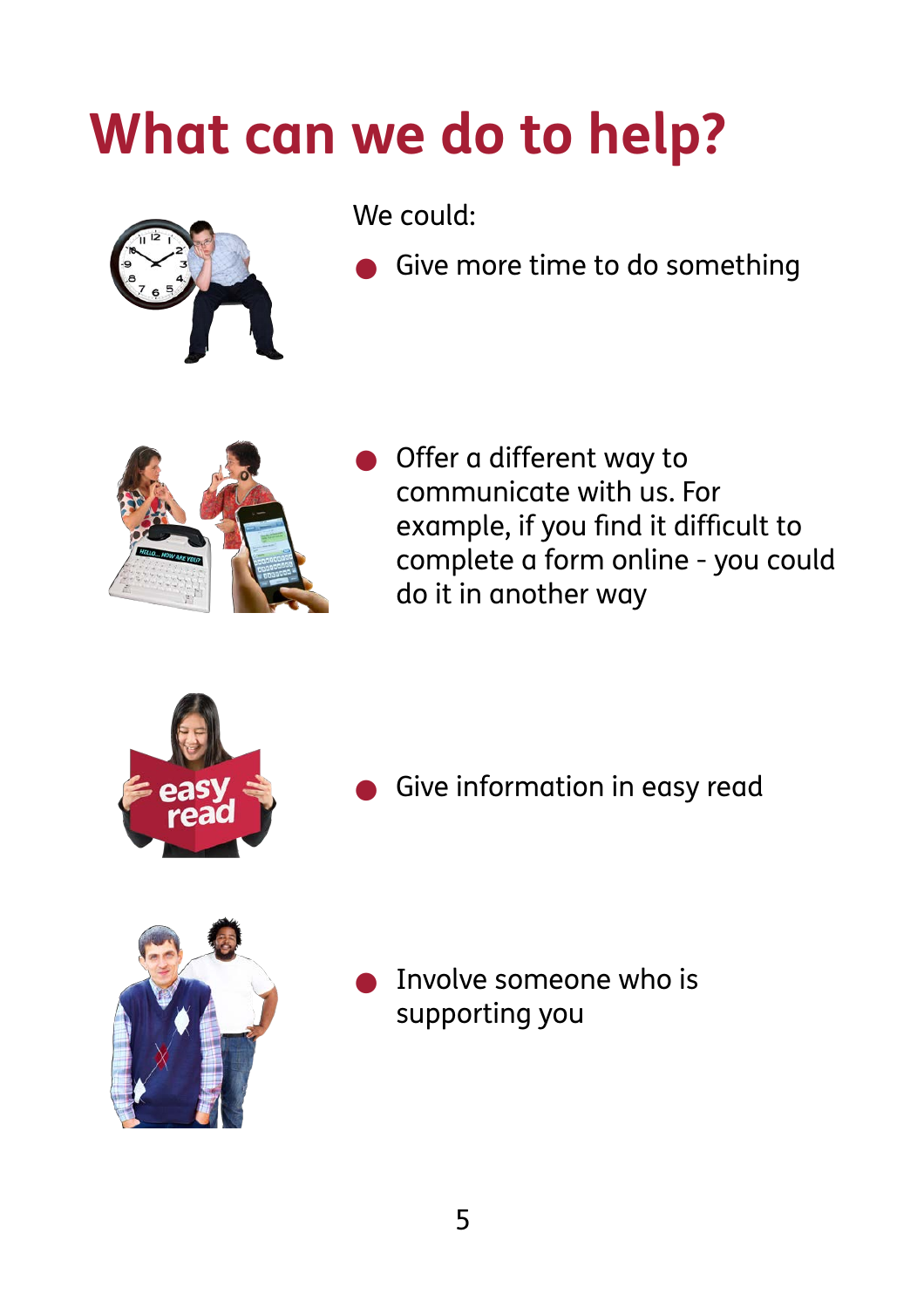### **How do we decide what is reasonable?**



Sometimes we need to find out a bit more about you before we can help in the best way.



If you ask us to do something we are not sure about, we need to think about:

If we can do it



• How much it will cost us



If we can still be fair to other people